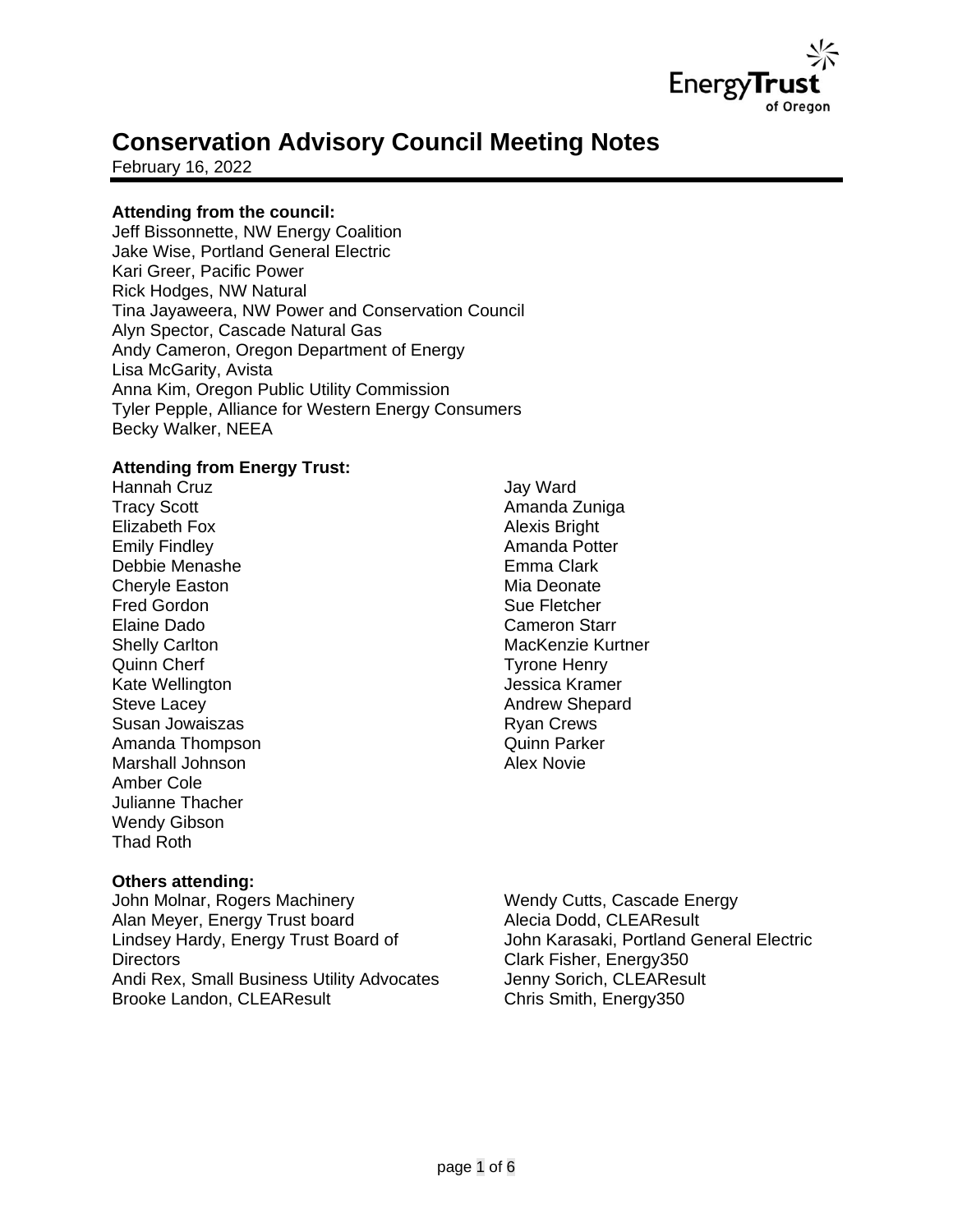# **1. Welcome and Announcements**

Hannah Cruz, senior stakeholder relations and policy manager, convened the meeting at 1:30 p.m. via Zoom. The agenda, notes and presentation materials are available at [www.energytrust.org/about/public-meetings/conservation-advisory-council-meetings.](http://www.energytrust.org/about/public-meetings/conservation-advisory-council-meetings)

Hannah opened with a summary of the agenda and led a round of introductions among the Conservation Advisory Council and board members present. Hannah introduced two new members joining the council. Andy Cameron is taking over for Roger Kainu and represents the Oregon Department of Energy. Andy has prior experience as an energy manager for Washington County, where he worked with facilities and parks. Jake Wise joins the council from Portland General Electric, taking over for former council member Jason Klotz. Jake has held several positions with Portland General Electric over the last three years, most recently as a community engagement manager in the diversity, equity and inclusion team.

# **2. Organizational updates**

# *Topic summary*

Tracy Scott, director of energy programs, shared Energy Trust's preliminary annual results from 2021, including progress to achieving energy-saving goals. The official annual report will be available on April 15. Tracy reviewed energy efficiency and renewable energy results by fuel type and utility. She provided context that 2021 posed challenges due to supply chain disruptions and labor shortages stemming from the ongoing pandemic. Tracy explained that some shortfalls were due to project completion timelines shifting into 2022, but those are still in progress and will contribute to a strong pipeline for 2022.

# *Discussion*

The council asked when Energy Trust would present the final results to Oregon Public Utility Commission (Kari Greer). Energy Trust will submit its final annual report on April 15 and present the results to the commission in May.

# *Next steps*

Energy Trust's annual report to the Oregon Public Utility Commission will be available on April 15 and will be posted to Energy Trust's website.

# **3. Program Updates**

# *Topic summary*

Program staff shared noteworthy program updates with the council.

Thad Roth, Residential sector lead, and Amanda Potter, Industry and Agriculture sector lead, provided an update on upcoming requests for proposal for program management contractors, which will be posted in the coming months. Both solicitations include a supplier diversity requirement, and the program management contractor needs to demonstrate how it will ensure at least 20% of the contract dollars are spent with firms that are certified by the Certification Office for Business Inclusion and Diversity (COBID). Both programs have also hosted informational webinars to help prospective bidders understand the programs, as well as a virtual networking event for prospective bidders and subcontractors to explore teaming opportunities.

Andrew Shepard, Residential senior project manager, gave an update on the development of on-bill financing for the Savings Within Reach offer in Avista territory. With on-bill financing, income-qualified customers can access low-interest financing through a participating lender and pay off the balance of their upgrade on their utility bill. For Avista customers, the lender is Puget Sound Credit Union. For the territories of other utilities that participate in this offer, Energy Trust will continue to work with lender Craft3.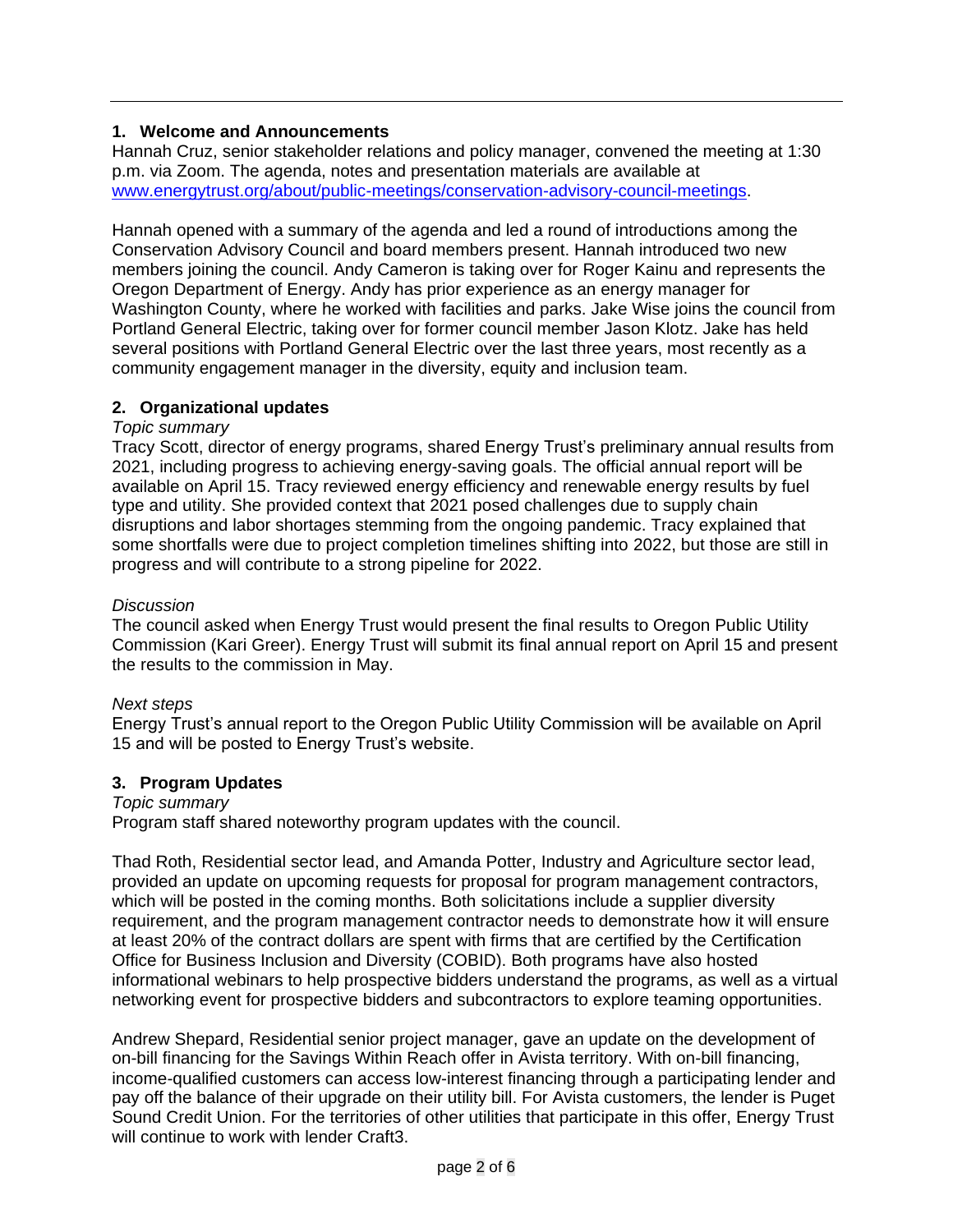# *Discussion*

Council members asked for more detail on the contracting diversity requirement featured in the two proposal requests. Staff clarified they are looking for program management contractors to weave Energy Trust's diversity, equity and inclusion expectations into their overall proposal and delivery. This should focus on expanding participation of communities of color, customers experiencing lower incomes and rural customers. Staff added that industrial and agriculture programs have historically focused on increasing service to rural small businesses but are now exploring ways to expand the focus to include more minority- and women-owned businesses.

A council member asked how on-bill payments would be applied for a customer whose bill has gone into arrears (Tina Jayaweera). Council members representing utilities confirmed that the customer's payment would be applied to their bill and billing deposit before being put toward the loan. Utilities would also not disconnect a customer due to nonpayment of the loan balance; the loan would be referred back to the lender in that case (Lisa McGarity, Kari Greer).

#### *Next steps*

Staff will continue sharing updates with the council as the requests for proposals are released and the process moves forward. More information about on-bill repayment is available on Energy Trust's website.

## **4. Measure development updates and research priorities for 2022**

## *Topic summary*

Alex Novie, measure development manager, presented plans for measure development and related research happening in 2022 for 2023 program planning and budgeting. He reviewed the measure development process and its relationship to program design, explaining that measures may be designed to reach customers at different points in the decision-making process. Energy Trust typically finalizes new and updated measures each September and is inviting input from the council early in the process.

Existing measures being updated for homes and businesses include insulation, windows, heating, water heating and smart thermostats. New measures and offers being explored include residential direct install and no-cost measures, and enhanced offerings for affordable multifamily housing and small businesses. Energy Trust will explore topics like cooling appliances and extreme weather events in its research efforts.

#### *Discussion*

The council asked about how this process will be affected if there is a transition to a new program management contractor this year, which may bring interesting ideas to the table (Tina Jayaweera). Staff responded that Energy Trust will be as flexible as possible. While transition planning includes steps to consider this, it will need to remain adaptive.

A council member asked how grid-interactive efficient buildings are reflected in this year's development work (Jake Wise). Staff explained that it is part of the business plan for the Regional Technical Forum, which Energy Trust supports and participates in. In addition, Energy Trust is also working on studies related to system planning, but they are efficiency focused. Energy Trust is looking at energy efficiency benefits that may come with other demand response capabilities and learning from others. The council added that another Regional Technical Forum project is looking at how to develop methodology to value the role of energy efficiency to support flexibility to the grid (Tina Jayaweera).

A council member asked if measure and research prioritization are open to change in response to the public purpose charge modernization law (Rick Hodges). Staff noted that the law has specific language about creating utility-specific budgets, and Energy Trust is figuring out what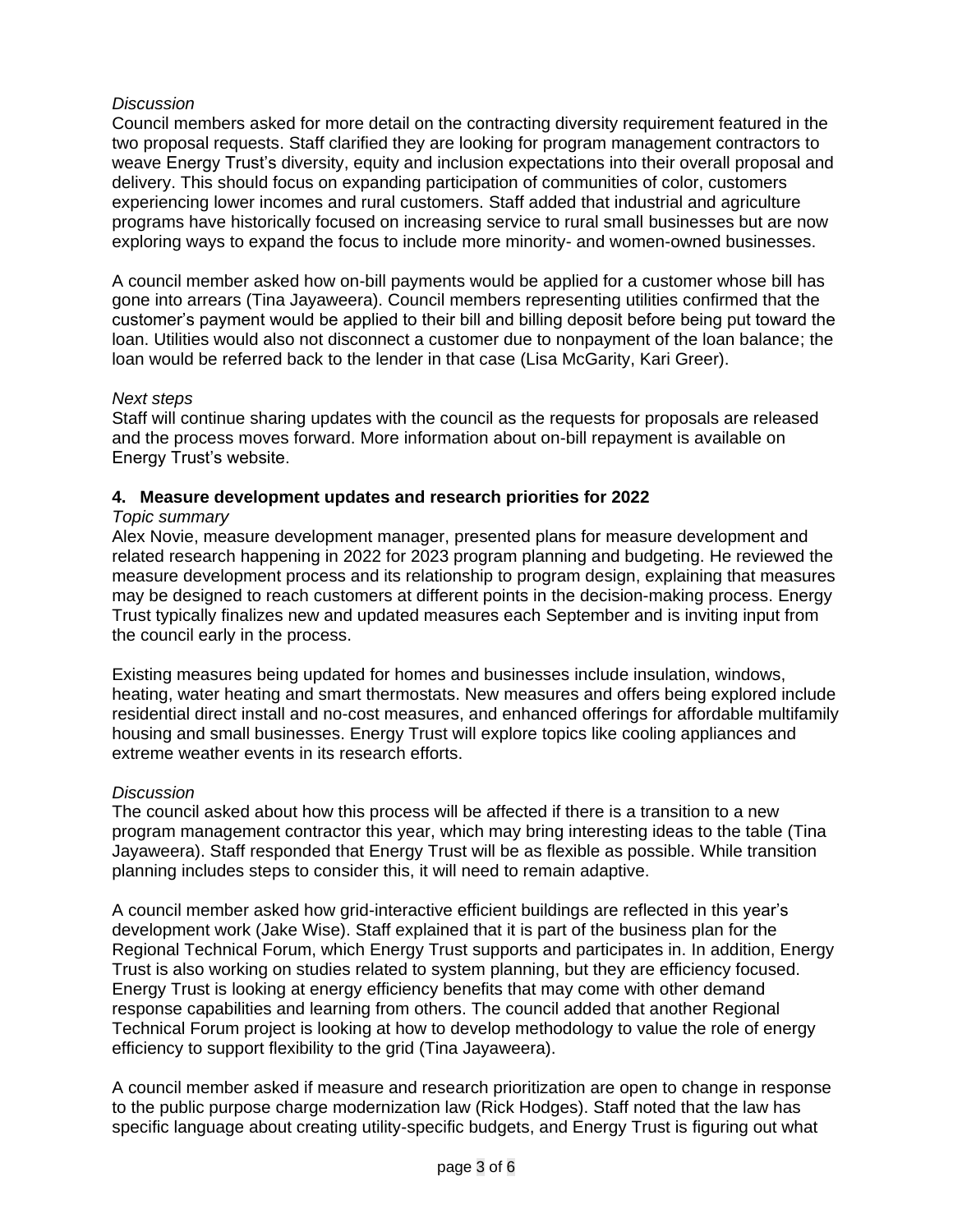that means and how it will impact the budget process. Measure development isn't expected to play into that since budgeting is done at the program level.

The council added that the energy industry is moving in the direction of focusing on gridinteractive efficient buildings and asked how Energy Trust will adapt to these market changes as it starts seeing more overlap between efficiency and other benefits like demand response (Kerry Meade). Staff gave an example of how Energy Trust is working with Portland General Electric on its Smart Grid Test Bed project to test marketing approaches to promote combined efficiency, demand response and renewable energy. Energy Trust is also subcontracting with Portland General Electric to target measures that have intersections with other demand-related benefits.

## *Next steps*

Council members are encouraged to contribute measure or research ideas for Energy Trust to consider. The new and updated measures will be announced in September.

#### **5. Update on heat pump cost-effectiveness exception request**

## *Topic summary*

Alex Novie, measure development manager, presented an overview of a ductless heat pump cost-effectiveness exception granted by the Oregon Public Utility Commission for 2022-2024. This exception is for efforts in existing single-family, multifamily and manufactured homes to displace electric resistance heat and deliver multiple benefits to customers through trade allies and community partners. One application of the exception will be for Energy Trust to co-create a no-cost ductless heat pump pilot this year and work with community partners to lower energy burdens for customers experiencing lower incomes. One objective of the pilot is to deepen Energy Trust's knowledge about how to form relationships with other organizations to increase adoption of this technology by customers with higher energy burdens. The council was asked how it would like to be involved in these efforts.

#### *Discussion*

The council asked if the pilot is expected to have a cap on total installations (Kari Greer). Staff said there was a dollar cap of \$5 million over three years for the overall pilot. A council member expressed enthusiasm for the co-creation idea, noting that Pacific Power would like to be involved and supportive, as there is a large proportion of renter-occupied homes among their customers (Kari Greer). Staff stated ownership was not specified by the exception request.

The council noted that it is interesting that ductless heat pump measures struggle to achieve cost-effectiveness because savings can vary a lot based on the application. One member asked what nuances are being explored in this no-cost pilot (Tina Jayaweera). Staff said that there will be a focus on quality control and how to optimize savings performance. The ductless heat pump market is bigger than what Energy Trust has focused on specifically in the past. Through the pilot, it expects to gather information about how the conditions of where the technology is being installed can affect savings. Staff added that it's feasible for there to be other funding sources not related to energy efficiency, and Energy Trust is studying a pathway to find out how blended funding can be leveraged to do more. Staff noted savings could also end up being higher in these installation conditions, but Energy Trust can't claim that without knowing for sure through the pilot.

The council asked if the pilot would study savings from the cooling capacity of ductless heat pumps (Jake Wise). Staff explained that this is not a specific goal of the pilot, but staff does assume increased comfort from cooling as part of measure development. Energy Trust hopes to learn more about what is going on in these homes in terms of heating and cooling use and acknowledge some of its assumptions about cooling are likely to change quickly.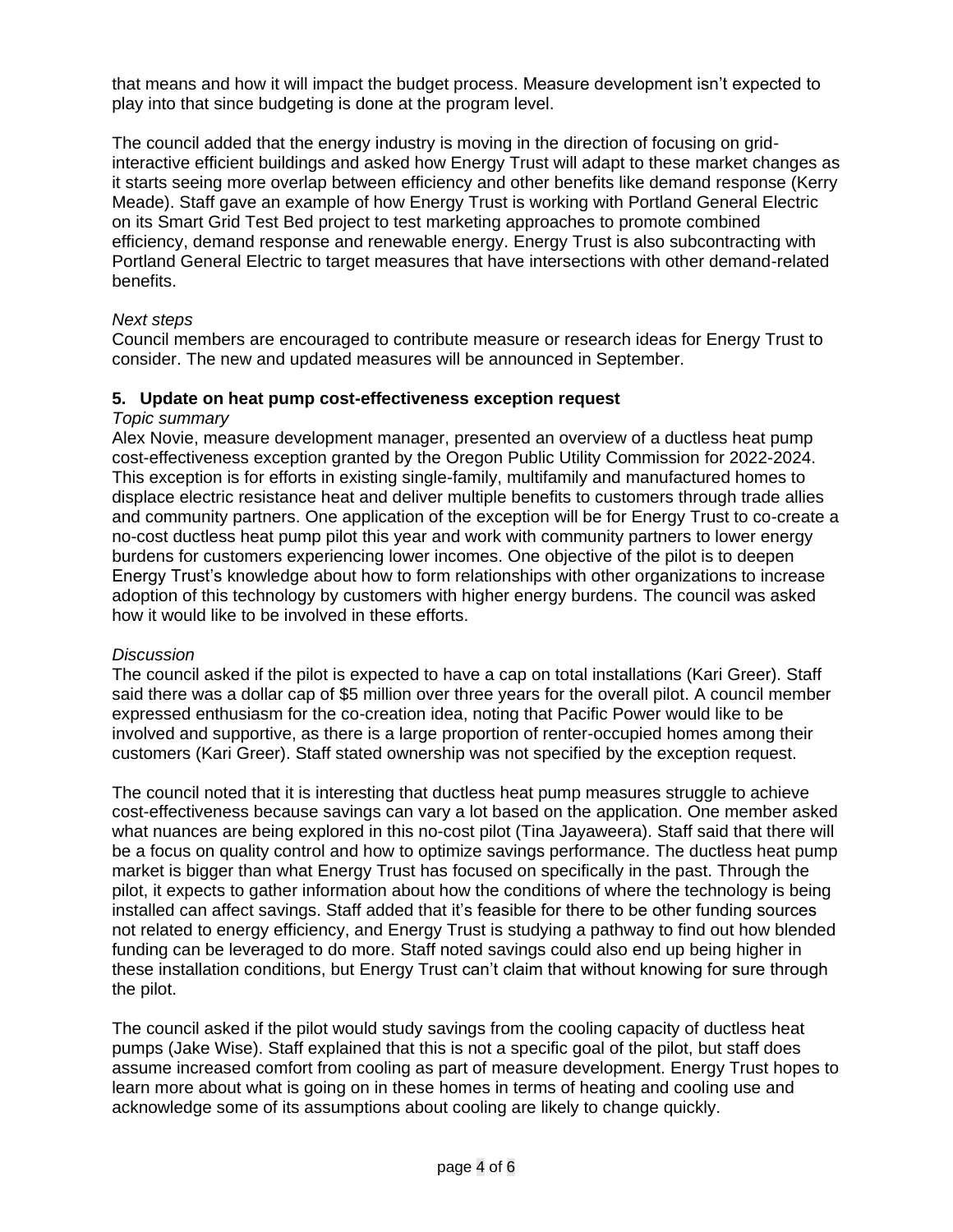## *Next steps*

Council members are invited to share ideas and input about these efforts. Staff will continue bringing updates to utility coordination meetings and to the council as the pilot planning evolves and launches.

## **6. CAC recruitment**

#### *Overview*

Hannah Cruz, senior stakeholder relations and policy manager, introduced an update that Energy Trust is proposing to modify its recruitment approach for Conservation Advisory Council and Renewable Energy Advisory Council this year.

The new process would include engaging the council to identify existing skillsets and gaps in desired skillsets. Hannah explained Energy Trust is interested in the council's feedback in refining and implementing the process, which is outlined in full in a memo included with the meeting materials.

The Conservation Advisory Council currently has 14 members, but there's potential for membership to include up to 18 members. Historically, the council has used a more informal recruitment process, but the proposal would be more similar to how the Diversity Advisory Council handles recruitment by using a skillset matrix and a robust outreach, review and selection process. The Energy Trust Board of Directors recent recruitment efforts and nomination process had similar elements. Hannah pointed out there are specific perspectives that would benefit the Conservation Advisory Council, including experience with rural communities, communities of color and customers experiencing lower incomes.

#### *Discussion*

The council asked about the council's designated purpose (Becky Walker). Hannah explained the council is intended to advise the board to inform decisions about topics such as strategic planning and budgeting. For staff, the council provides a helpful perspective about experiences with customers in the market that informs proposals, pilots and research.

The council noted that geographic representation is valuable to ensure rural voices are considered. From a technical perspective, members with a climate-forward efficiency approach are desirable. Members stated the council should also seek members who can help view things through an environmental justice and community lens (Jake Wise). A council member added that including members who do not work in the energy efficiency industry could be helpful, but that may require extra work for staff to ensure understanding of the technical topics the council often discusses (Becky Walker).

An attendee said that this reframing of the recruitment process is important because it creates potential for Energy Trust to reach new communities or organizations it wouldn't typically engage with. The attendee added they have found council discussions valuable as they have helped shape their thinking (Lindsey Hardy).

The council stated that the council should look for members who have industry experience across sectors to ensure a balanced market perspective. A regular review cycle to assess skillsets is also worth considering (Tina Jayaweera).

A council member said that rural representation is desirable and expressed interest in broadcasting the opportunity. The member also shared they are supportive of stipends where appropriate (Andy Cameron).

*Next Steps*